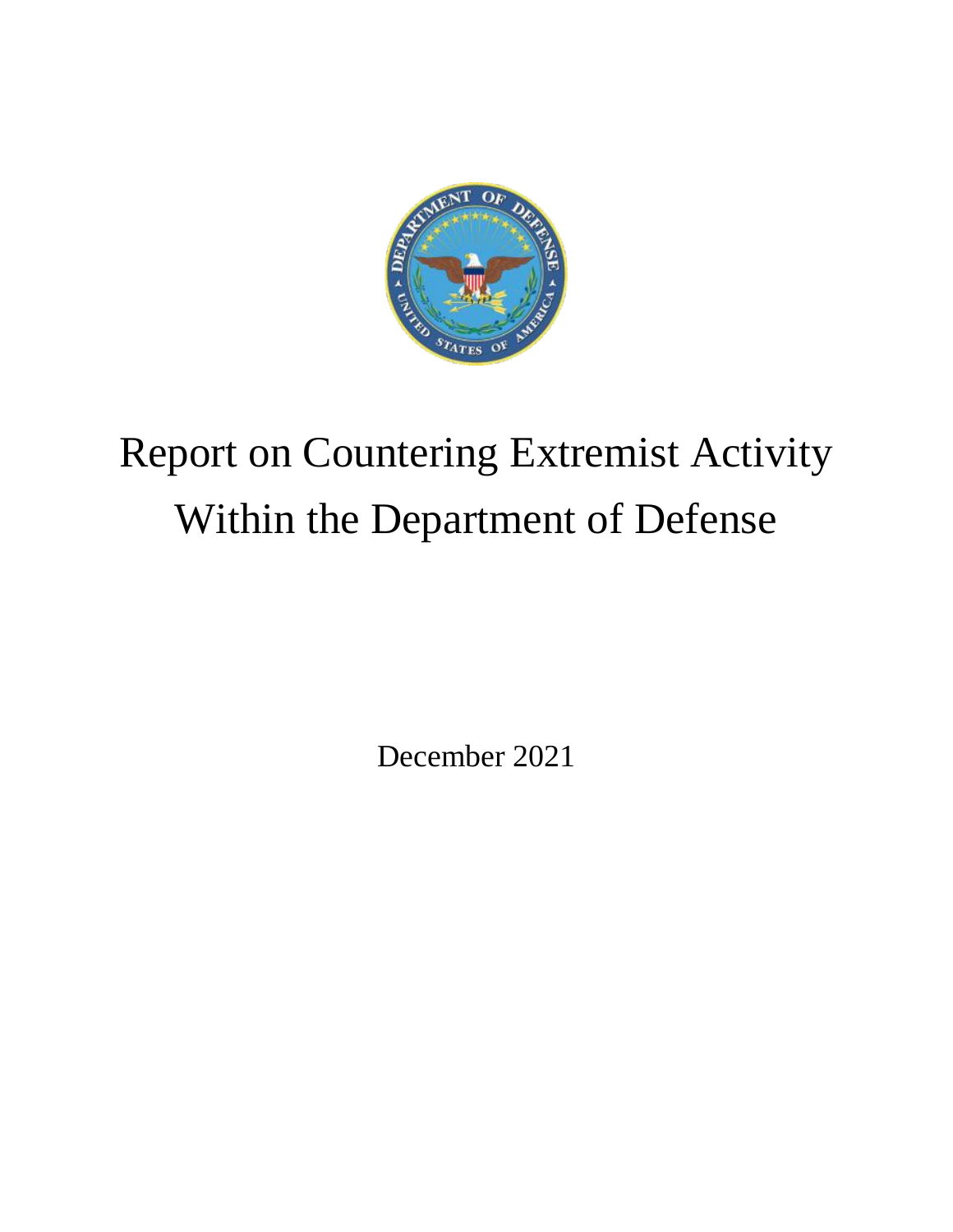*"The overwhelming majority of the men and women of the Department of Defense serve this country with honor and integrity. They respect the oath they took to support and defend the Constitution of the United States. We are grateful for that dedication… We owe the men and women of the Department of Defense an environment free of extremist activities, and we owe our country a military that reflects the founding values of our democracy."*

> Secretary of Defense Lloyd J. Austin III Memorandum, December 20, 2021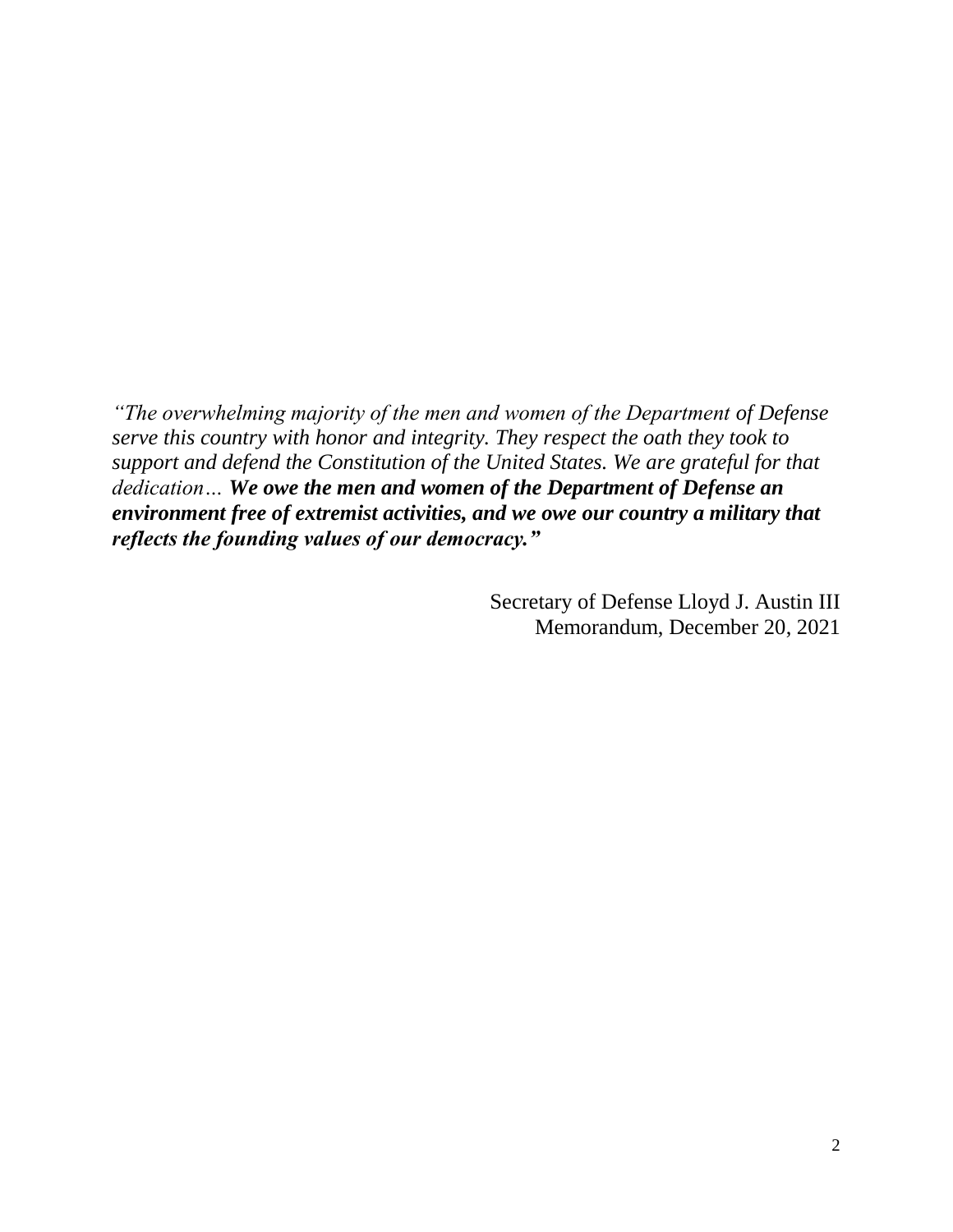# **EXECUTIVE SUMMARY**

This report outlines ongoing work by the Department of Defense to address the threat posed by prohibited extremist activities. The Department of Defense has long prohibited Service members from actively engaging in extremist activities. Since 1969, the Department of Defense has provided policy guidance that enumerates the prohibition of specific activities, and has routinely updated its guidance to clarify prohibited activities, clarify the investigative authorities that commanders have at their disposal, and ensure that all military departments implement training on these policies.

Following a number of high-profile insider threat attacks in the early 2010s, the Department of Defense built a program to detect, deter, and mitigate such threats to the Department, its people, and its mission. In 2019, Congress directed the Department of Defense to review existing policies and capabilities with the aim of closing gaps in personnel security vetting. In 2020, the Army published a comprehensive revision of Army Command Policy (AR 600-20) which was the first of its kind to address the use of social media to support extremist activities and provided guidance to commanders for addressing prohibited activity that crosses the line into misconduct.

In February 2021, Secretary of Defense Lloyd J. Austin III directed a Department-wide stand down to educate Department of Defense personnel on the threat posed by extremist activity. In April 2021, following the stand down, Secretary Austin issued a second memorandum to implement immediate actions identified by subject-matter experts within the Department of Defense (and informed by the stand down), and directed the establishment of the Countering Extremist Activity Working Group (CEAWG) to implement these urgent steps and develop additional recommendations.

This report provides background on the work completed by the Department. It also details the implementation status of the Secretary's four directed actions from April and describes the six additional recommendations and associated actions developed by the CEAWG. With the publication of this report, the Secretary of Defense has directed the implementation of the six CEAWG recommendations and associated actions.

The immediate actions were:

- Review and update DoD Instruction 1325.06, "Handling Protest, Extremist, and Criminal Gang Activities Among Members of the Armed Forces," to clarify the definition of prohibited extremist activity
- Update the Service member transition checklist
- Review and standardize screening questionnaires
- Commission a study on extremist activity in the Total Force.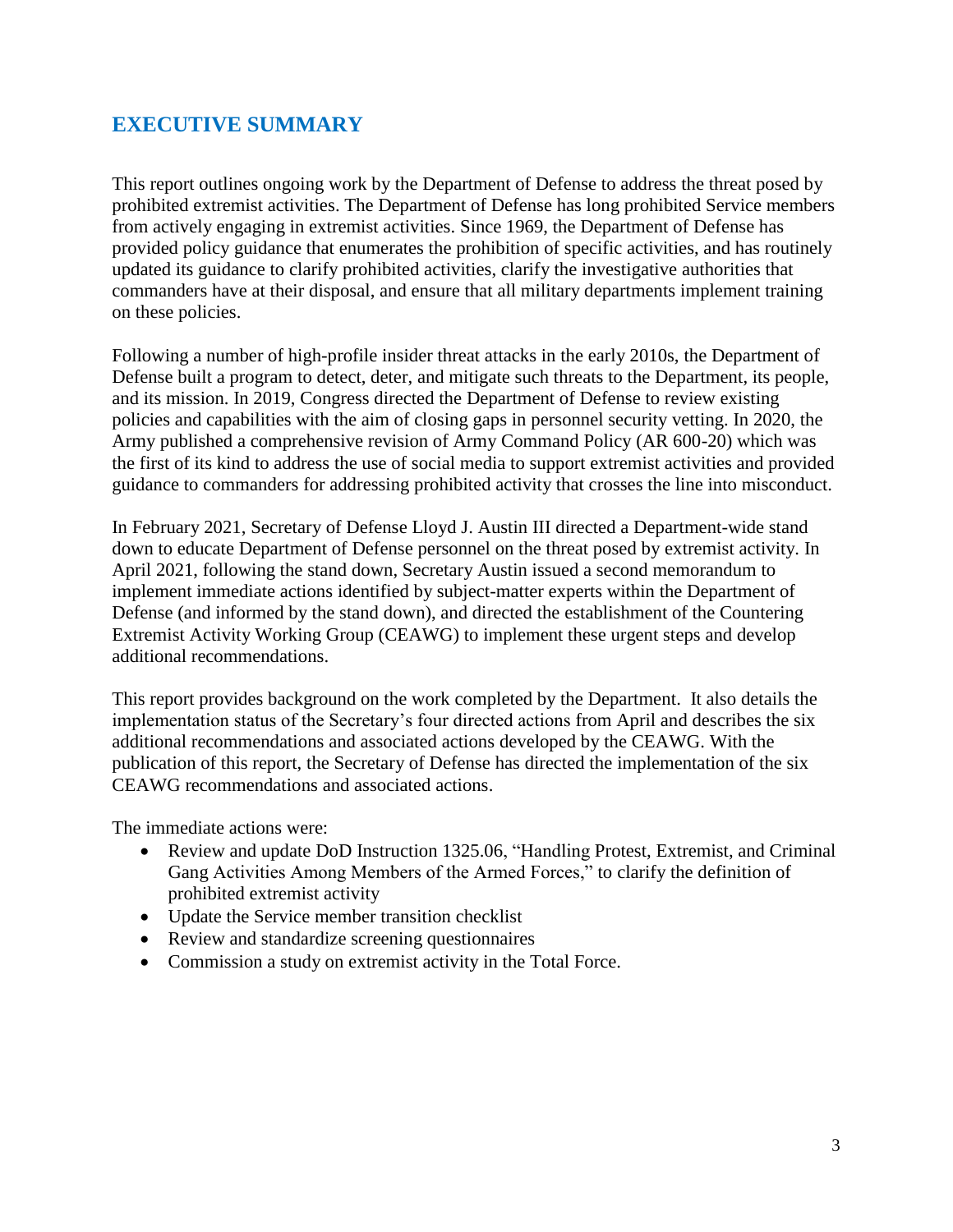The six additional CEAWG recommendations fall within the following lines of effort: Military Justice and Policy, Support and Oversight of the Insider Threat Program, Investigative Processes and Screening Capability, and Education and Training. Key recommendations include:

- Developing a comprehensive training and education plan that provides regular training on prohibited extremist activity to Department of Defense personnel, including those advancing to leadership positions.
- Reviewing and updating policies to provide notice to the Total Force and Department of Defense contractor personnel on prohibited extremist activity.
- Improving and modernizing Insider Threat programs by enhancing capabilities, maximizing information sharing, and ensuring a consistent and full understanding of any legal requirements.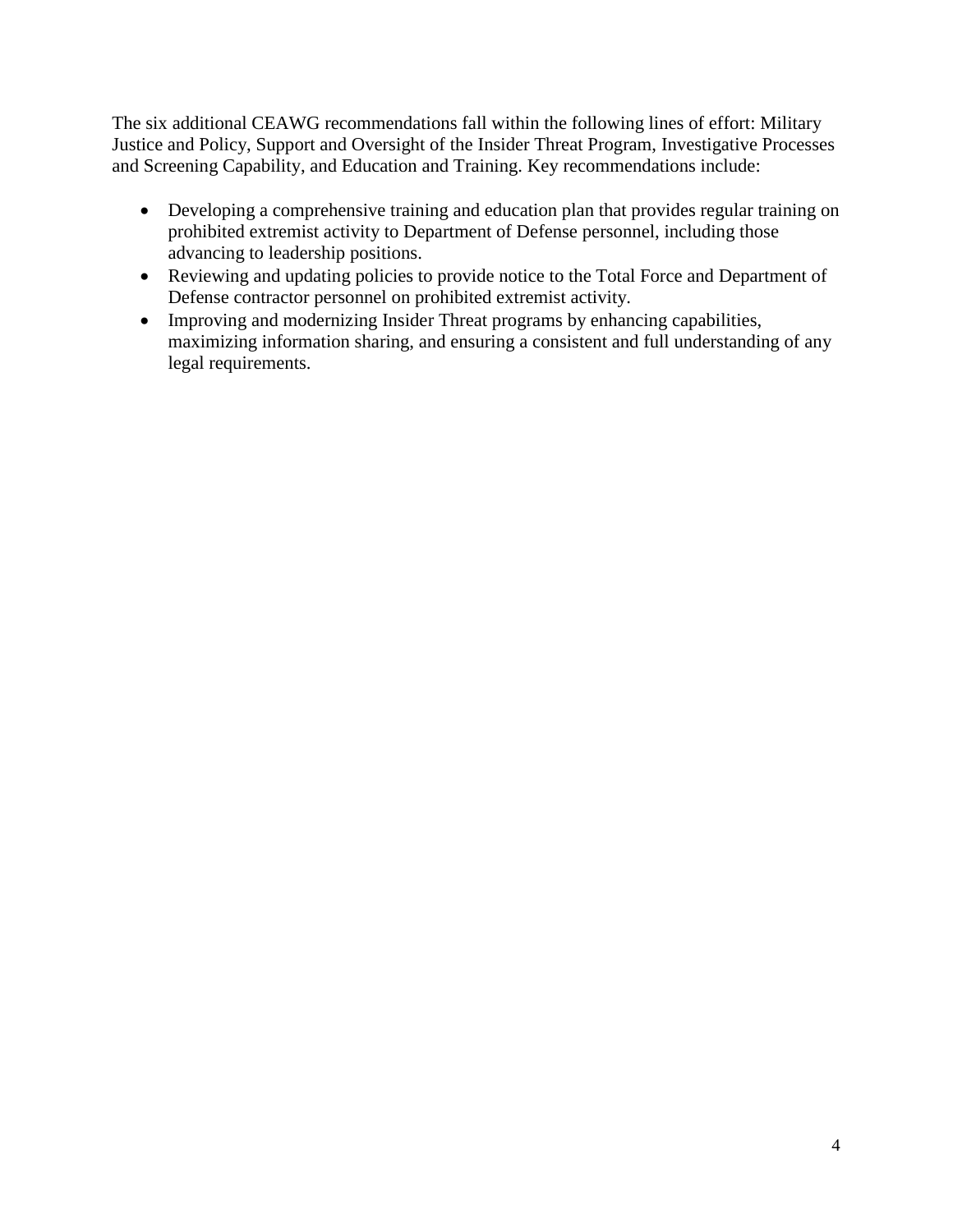## **1. INTRODUCTION**

At the direction of Secretary of Defense Lloyd J. Austin III, the Department of Defense (DoD) is addressing the threat posed by prohibited extremist activities, and taking steps to ensure that Service members, DoD civilian employees, and all who support the Department's mission can serve in a secure environment free from discrimination, hatred, and harassment.

## **Countering Domestic Terrorism**

In 2020, both the Federal Bureau of Investigation and the U.S. Department of Homeland Security found that a range of extremist motivations and behaviors constituted a growing threat to the United States. On June 15, 2021, the Biden Administration released the first-ever National Strategy for Countering Domestic Terrorism to address the security challenge posed by domestic terrorism. The report followed a 100-day comprehensive review of U.S. efforts to address domestic terrorism. Upon its release, the White House noted in a fact sheet:

Domestic terrorism is not a new threat in the United States, yet it is a threat Americans have endured too often in recent years. The comprehensive strategy provides a nationwide framework for the U.S. Government and partners to understand and share domestic terrorism related information; prevent domestic terrorism recruitment and mobilization to violence; disrupt and deter domestic terrorism activity; and confront long term contributors to domestic terrorism. Our approach will protect both the nation and the civil liberties of its citizens.

The Department of Defense's policies and programs related to countering extremist activity correlate with the National Strategy. The efforts of the Department of Defense's CEAWG primarily fall within National Strategy Pillars Three (Disrupt and Deter Domestic Terrorism Activity) and Four (Confront Long-Term Contributors to Domestic Terrorism).

## **Background on the Prohibition of Extremist Activity in the Armed Forces**

Since 1969, the Department of Defense has provided policy guidance that enumerates the prohibition of specific activities by members of the Armed Forces. Over the subsequent five decades, that guidance has been routinely updated in response to significant events. In 1986, in response to the White Patriot Party's weapons theft incident, the guidance was updated with an addition of "prohibited activities." Later in the mid-1990s, following a series of high profile incidents, additional points were added to clarify the investigative authorities that commanders had at their disposal while also ensuring that all military departments implemented training on these policies.

Following a number of serious insider threat attacks in the early 2010s, the Department built a program to detect, deter, and mitigate such threats to the Department, its people, and its mission. In 2019, Congress directed the Department to review existing policies and capabilities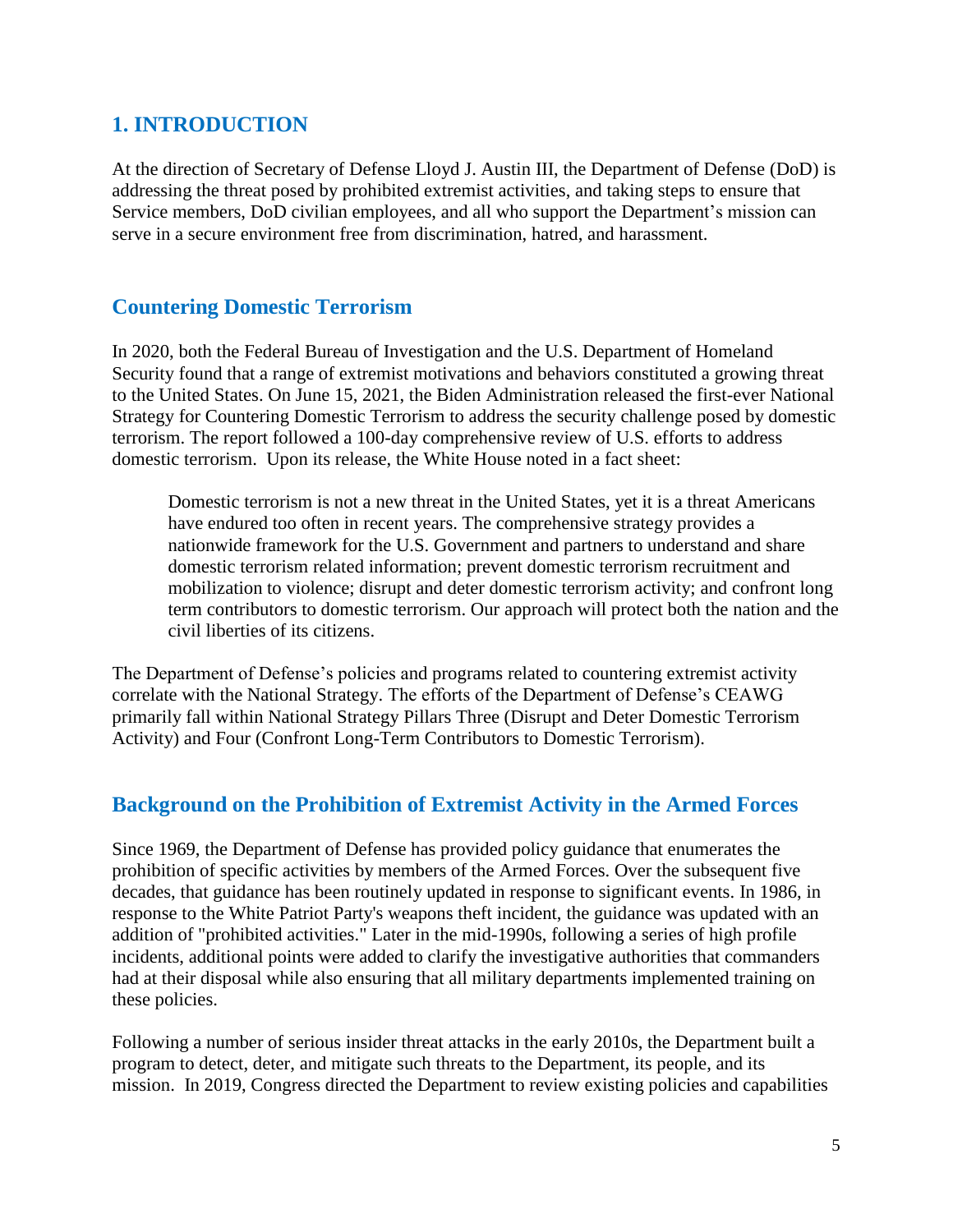with the aim of closing gaps in personnel security vetting pertaining to the use of web-based platforms by those who promote extremist or criminal gang activities. In 2020, the Army published a comprehensive revision of Army Command Policy (AR 600-20) which was the first of its kind to address the use of social media to support extremist activities and provided guidance to commanders for addressing prohibited activity that crosses the line into misconduct. These issues have also been addressed in numerous Executive Orders, Titles 10 and 18 of the United States Code, and several National Defense Authorization Acts.

The overall intent of these policies has been to provide guidance to commanders and guidelines for military personnel regarding prohibited and dangerous activities — including violence, actions that undermine good order and discipline, and the inequitable treatment of Service members.

## **Secretary of Defense Directed Actions**

Since his appointment, Secretary Austin has issued two memoranda to guide the Department's response to the threat posed by extremist activity. The first directed a Department wide "standdown" to educate personnel across the Total Force, and the second directed a set of immediate actions and the establishment of the CEAWG.

On February 5, 2021, Secretary Austin released a memorandum entitled "Stand-Down to Address Extremism in the Ranks." It outlined the importance of the constitutionally required oath of office for all members of the Total Force and underscored the incompatibility of extremist activities with that oath. The memorandum also directed commanding officers and supervisors across the Total Force within sixty days to conduct a one-day "stand-down," using the Department of Defense instruction that describes prohibited extremist activities (DoDI 1325.06) as a guiding document for "stand-down" discussions. Secretary Austin directed these discussions to include "the importance of our oath of office; a description of impermissible behaviors; and procedures for reporting suspected, or actual, extremist behaviors in accordance with the DoDI." Secretary Austin also directed leaders to listen to the "concerns, experiences, and possible solutions" from the workforce during these discussions.

On April 9, 2021, Secretary Austin released a memorandum which directed a series of immediate actions and the establishment of a cross-functional working group (the CEAWG) to oversee the implementation of the immediate actions and the formulation of additional mid-term and longterm recommendations. The immediate actions directed by Secretary Austin included:

- Review and update DoDI 1325.06 to clarify the definition of prohibited extremist activity
- Review and standardize accession questionnaires
- Update the Service member transition checklist
- Commission an outside study on extremist activity in the Total Force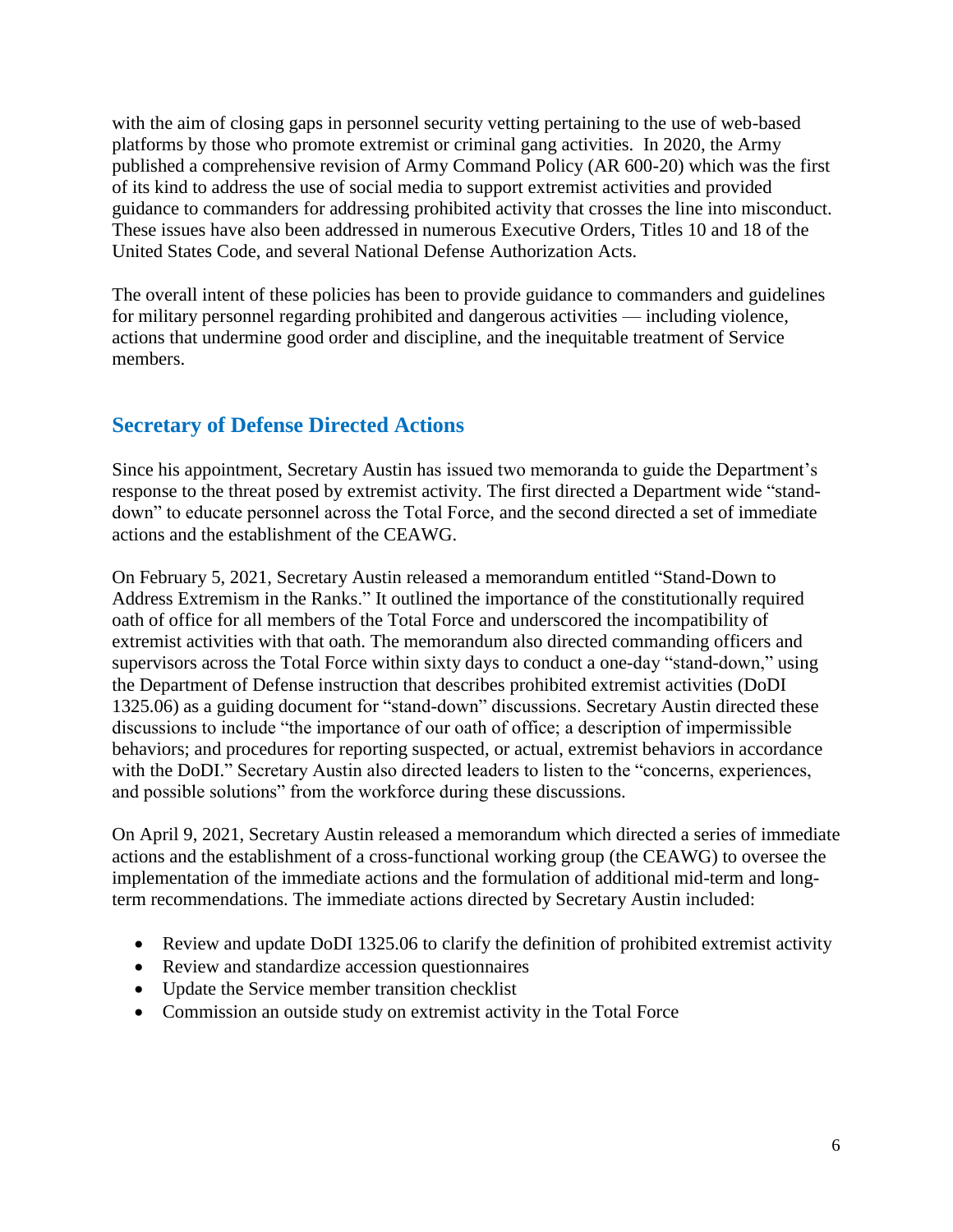The following sections of this report include: an overview of the CEAWG's purpose, approach, and actions; updates on the status of the four immediate actions directed by the Secretary's April 9, 2021, memorandum; and the CEAWG's six additional recommendations and their associated actions.

## **Overview of the Countering Extremist Activity Working Group**

Secretary Austin directed the CEAWG to oversee the implementation of four immediate actions and the development of recommendations across four lines of effort. The CEAWG's work was informed by both internal and external subject-matter experts and coordinated with other Federal departments and agencies. It was grounded in rigorous research, data, and lessons learned from the Department's stand-down in the spring of 2021.

#### **Secretary-Directed Lines of Effort**

- **Line of Effort 1: Military Justice and Policy**. This line of effort evaluated amending the Uniform Code of Military Justice (UCMJ), and amending related Department policy, to address extremist activity.
- **Line of Effort 2: Support and Oversight of the Insider Threat Program**. This line of effort determined how the Department could better collect and share information among the Military Service Insider Threat Programs, law-enforcement organizations, security organizations, and commanders and supervisors—all consistent with Pillar 1 of the National Strategy ("Understand and Share Domestic Terrorism-Related Information"). This line of effort focused on strengthening Insider Threat Programs and the Direct Awareness Campaign with the goal of promoting the use of the Insider Threat programs to report concerning activities by military and civilian personnel.
- **Line of Effort 3: Investigative Processes and Screening Capability**. This line of effort examined the Department's pursuit of scalable and cost-effective capabilities to improve the screening of publically available electronic information (PAEI) as part of background investigations. PAEI — information available to the public on an electronic platform such as a website, social media outlet, or database — can be a unique data source to identify security concerns under the Federal National Security Adjudicative Guidelines, which establish the common criteria for determining eligibility for access to classified information or for holding a sensitive position.
- **Line of Effort 4: Education and Training**. This line of effort used the CEAWG review to update counter extremist activity and Insider Threat training at all leadership levels. It applied lessons from the stand down to make recommendations of how to improve training and education, including the incorporation of the revised DoDI 1325.06 definition of prohibited extremist activity.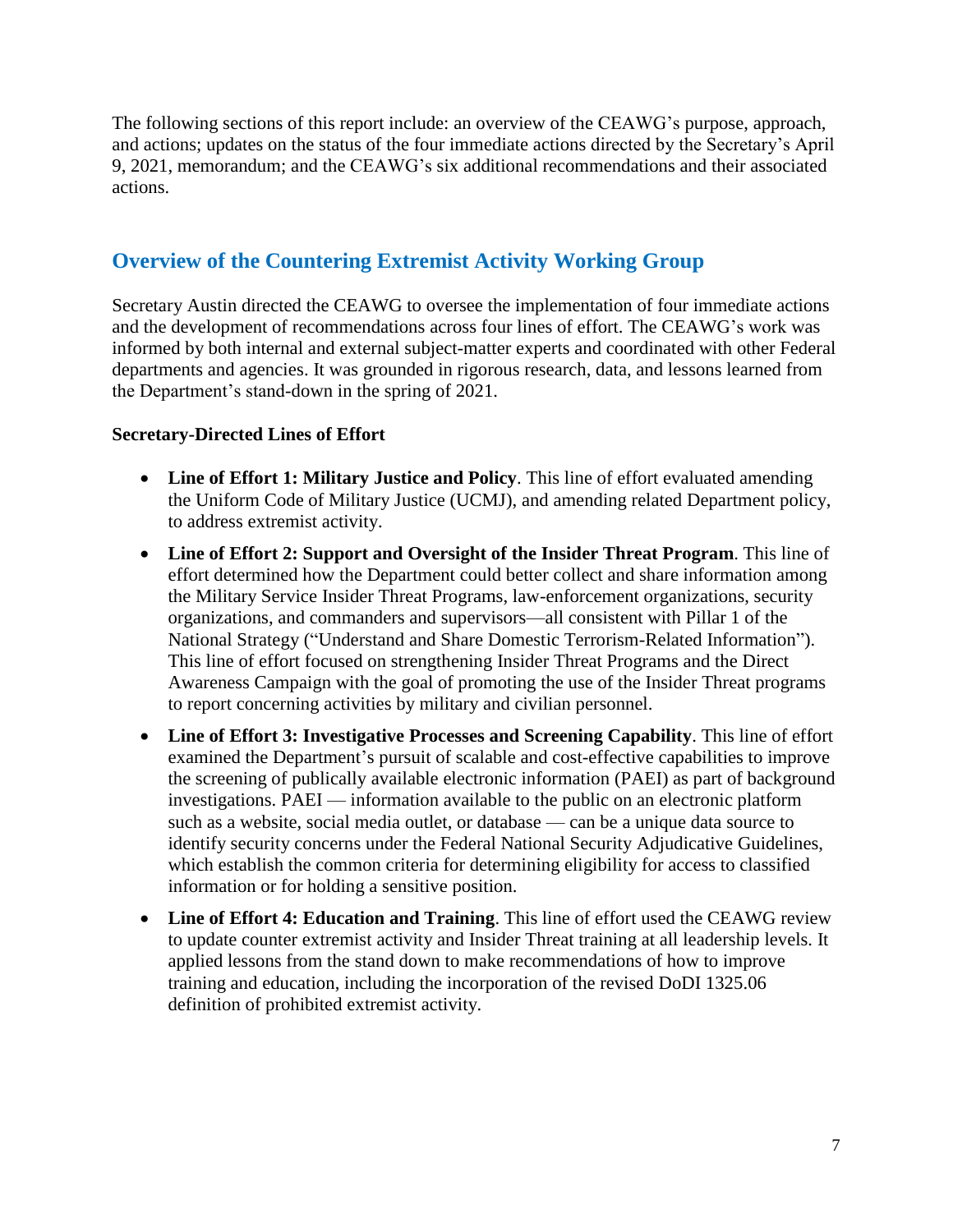## **CEAWG Structure**

The CEAWG included a steering committee and subcommittees for each line of effort. The CEAWG Steering Committee comprised senior members of the Office of the Under Secretary of Defense for Personnel and Readiness, the Office of the Under Secretary of Defense for Intelligence and Security, the Office of the General Counsel of the DoD, the Joint Staff, and liaisons from each Military Service. This steering committee provided regular updates to, and received guidance and direction from, the Workforce Management Group (WMG) and, ultimately, the Deputy's Workforce Council (DWC).

## **Data Analysis**

The CEAWG incorporated quantitative and qualitative data from internal and external experts to help inform this report, including:

- A briefing from the University of Maryland National Consortium for the Study of Terrorism and Responses to Terrorism (START)
- A briefing from the West Point Cyber Security Institute
- Analysis of internal Military Justice data and FBI cases
- External listening sessions with Military Service Organizations, Veterans' Service Organizations, think tanks, civil-rights organizations, and institutions of higher education

The available data generally shows that cases of prohibited extremist activity among Service members was rare. However, even a small number of cases can pose a significant problem, challenging safety and unit cohesion. START data indicated recent spikes in the instances of domestic violent extremism, and an uptick in veteran participation in these cases.

The Department's ability to track instances of prohibited extremist activity across multiple databases such as the DoD IG case management system, Military Criminal Investigative Service systems, military justice systems, and Military Equal Opportunity systems has improved since 2018 due to the introduction of systems for flagging instances that are assessed to constitute prohibited extremist activity. Combined with better processes for reporting command-level incidents up to a Service-level organization, flagging systems such as checkboxes, radio buttons, or drop down menus provide better tracking mechanisms of prohibited extremist activity across the Department.

As a result of those process improvements, the Department of Defense has determined the number of substantiated matters of members of the military who are subject to official action due to engagement in prohibited extremist activity are fewer than 100 over the past year. Substantiated instances may be increasing over time, although comparisons with prior years is challenging due to inconsistent data collection as system flags were introduced along different timelines beginning in 2018. There are opportunities to enhance standardization and communication between systems for more consistent data tracking across the Department, which will lead to greater fidelity. This need is addressed by the CEAWG recommendations,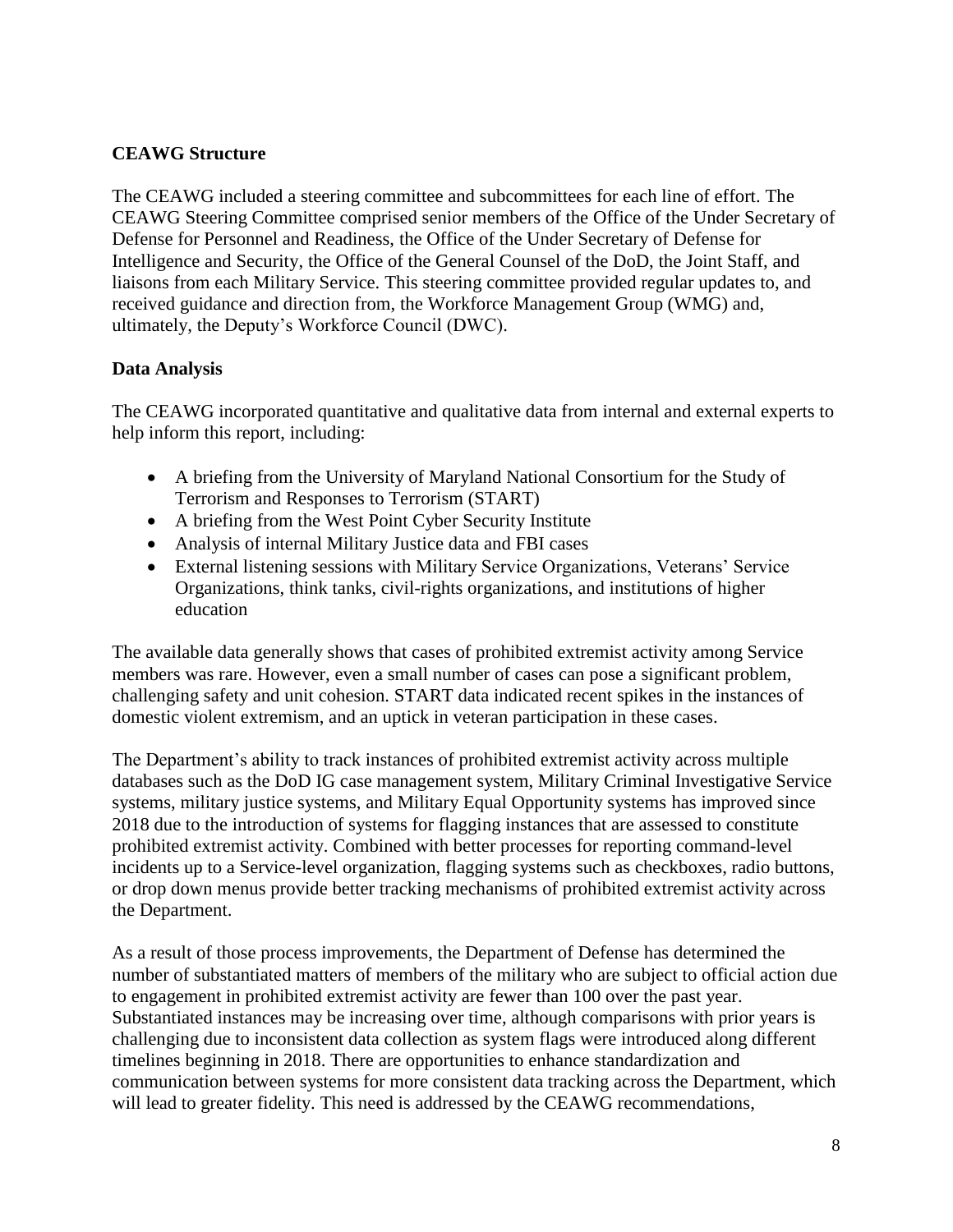particularly Recommendations 1 and 4, which focus on program enhancements to the Defense Insider Threat Management and Analysis Center (DITMAC) and the DoD Inspector General's case management system, the Defense Case Activity Tracking System-Enterprise (D-CATSe).

# **2. IMMEDIATE ACTIONS TO COUNTER PROHIBITED EXTREMIST ACTIVITIES**

This section provides the status of each immediate action directed by Secretary Austin's April 9, 2021 memorandum.

#### **Immediate Action 1: Review and Update of DoD Instruction 1325.06 Definition of Extremist Activity**

*The Under Secretary of Defense for Personnel and Readiness (USD(P&R)) and the Office of the General Counsel (OGC) of the DoD will review and update DoDI 1325.06 to revise its definition of prohibited extremist activities among uniformed military personnel. In parallel with the DoDI 1325.06 update, the USD(P&R), in consultation with the OGC, will consider policy recommendations and options to address extremist activity by and among DoD civilian employees and contractors.*

#### **Task 1.1.** Review and Update Definition of Extremist Activity in DoDI 1325.06

*Office of Primary Responsibility: USD(P&R) Status: Complete*

Prior to its recent amendment, DoD Instruction 1325.06 prohibited Service members from "active advocacy" of "supremacist, extremist, or criminal gang doctrine, ideology, or causes, including those that advance, encourage, or advocate the use of force, violence, or criminal activity or otherwise advance efforts to deprive individuals of their civil rights." Service members were further directed to reject "active participation" in organizations that do the same.

Feedback from the 2021 Department wide stand down demonstrated a need to clarify the DoDI 1325.06 phrase "active participation." Additionally, the Military Departments sought clarification regarding social-media activity, for which Congress directed the Department to establish training programs in the FY21 National Defense Authorization Act.

The CEAWG concluded that DoDI 1325.06 needed to be revised to more clearly define the terms "extremist activities" and "active participation." The group also recommended that the revisions emphasize the importance of the role of commanders and address online activities.

Revisions to DoDI 1325.06, including definitions of "extremist activities" and "active participation" were thoroughly coordinated with the Military Departments and other DoD Components. The revised instruction identifies harms to the military from extremist activities, discusses the authority of the commander to maintain good order and discipline, and lists activities that are prohibited by members of the Armed Forces.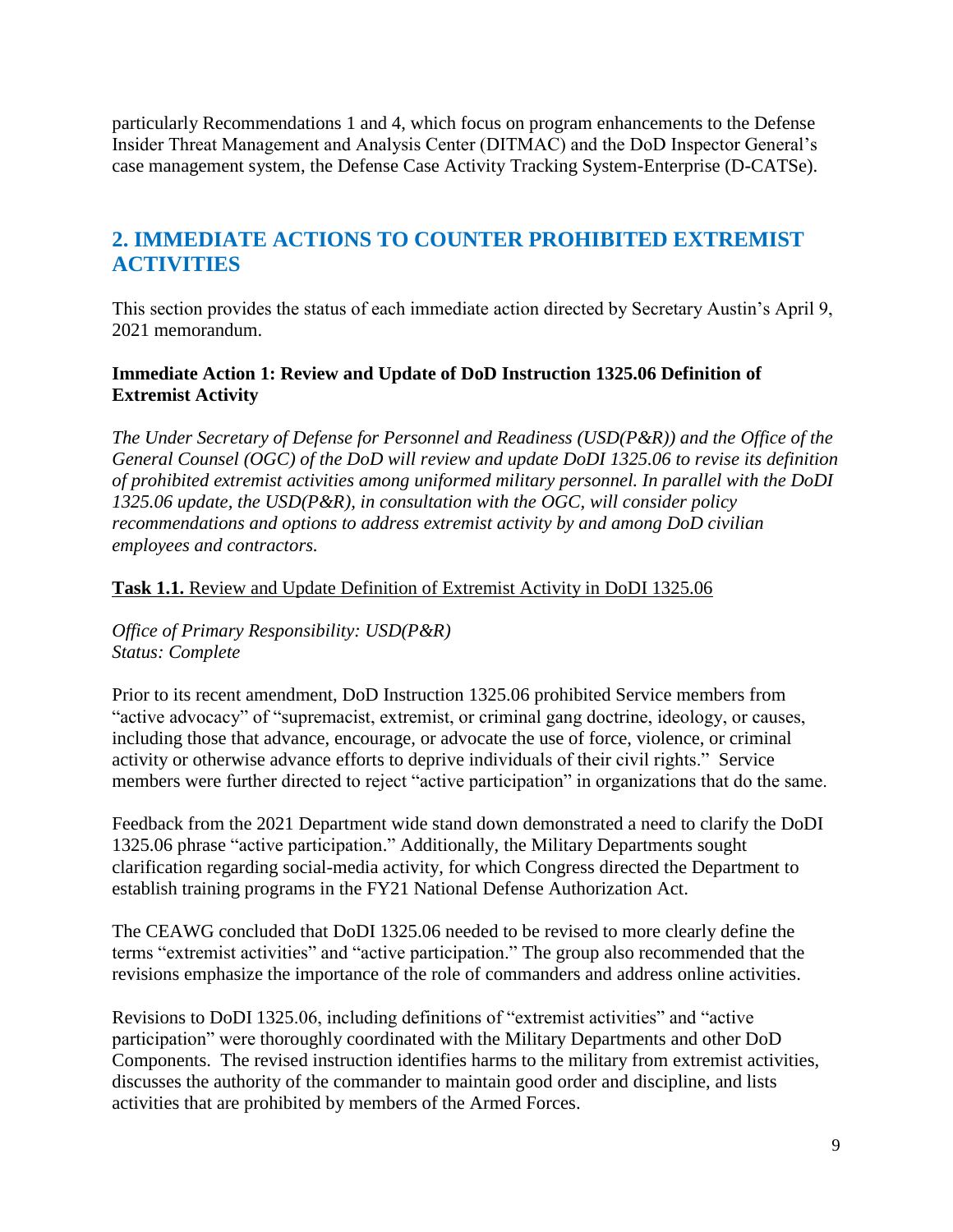DoDI 1325.06 (Excerpt)

(1) Extremist Activities. The term "extremist activities" means:

(a) Advocating or engaging in unlawful force, unlawful violence, or other illegal means to deprive individuals of their rights under the United States Constitution or the laws of the United States, including those of any State, Commonwealth, Territory, or the District of Columbia, or any political subdivision thereof.

(b) Advocating or engaging in unlawful force or violence to achieve goals that are political, religious, discriminatory, or ideological in nature.

(c) Advocating, engaging in, or supporting terrorism, within the United States or abroad.

(d) Advocating, engaging in, or supporting the overthrow of the government of the United States, or any political subdivision thereof, including that of any State, Commonwealth, Territory, or the District of Columbia, by force or violence; or seeking to alter the form of these governments by unconstitutional or other unlawful means (e.g., sedition).

(e) Advocating or encouraging military, civilian, or contractor personnel within the DoD or United States Coast Guard to violate the laws of the United States, or any political subdivision thereof, including those of any State, Commonwealth, Territory, or the District of Columbia, or to disobey lawful orders or regulations, for the purpose of disrupting military activities (e,g., subversion), or personally undertaking the same.

(f) Advocating widespread unlawful discrimination based on race, color, national origin, religion, sex (including pregnancy), gender identity, or sexual orientation.

(2) Active Participation. For purposes of this section, the term "active participation" means the following, except where such activity is within the scope of an official duty (e.g., intelligence or law enforcement operations):

(a) Advocating or engaging in the use or threat of unlawful force or violence in support of extremist activities.

(b) Advocating for, or providing material support or resources to, individuals or organizations that promote or threaten the unlawful use of force or violence in support of extremist activities, with the intent to support such promotion or threats.

(c) Knowingly communicating information that compromises the operational security of any military organization or mission, in support of extremist activities.

(d) Recruiting or training others to engage in extremist activities.

(e) Fundraising for, or making personal contributions through donations of any kind (including but not limited to the solicitation, collection, or payment of fees or dues) to, a group or organization that engages in extremist activities, with the intent to support those activities.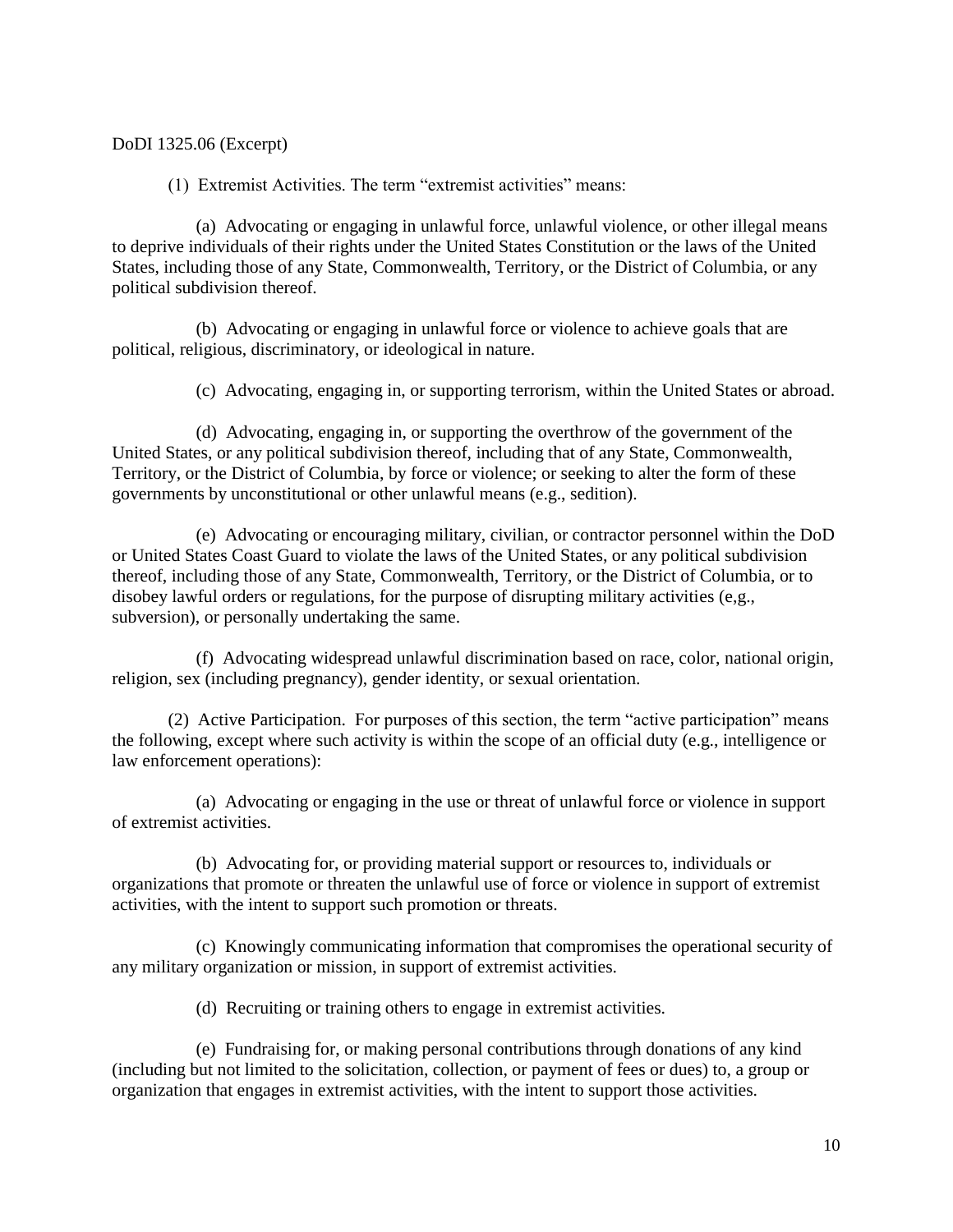(f) Creating, organizing, or taking a leadership role in a group or organization that engages in or advocates for extremist activities, with knowledge of those activities.

(g) Actively demonstrating or rallying in support of extremist activities (but not merely observing such demonstrations or rallies as a spectator).

(h) Attending a meeting or activity with the knowledge that the meeting or activity involves extremist activities, with the intent to support those activities:

(1) When the nature of the meeting or activity constitutes a breach of law and order;

(2) When a reasonable person would determine the meeting or activity is likely to result in violence; or

(3) In violation of off-limits sanctions or other lawful orders.

(i) Distributing literature or other promotional materials, on or off a military installation, the primary purpose and content of which is to advocate for extremist activities, with the intent to promote that advocacy.

(j) Knowingly receiving material support or resources from a person or organization that advocates or actively participates in extremist activities with the intent to use the material support or resources in support of extremist activities.

(k) When using a government communications system and with the intent to support extremist activities, knowingly accessing internet web sites or other materials that promote or advocate extremist activities.

(l) Knowingly displaying paraphernalia, words, or symbols in support of extremist activities or in support of groups or organizations that support extremist activities, such as flags, clothing, tattoos, and bumper stickers, whether on or off a military installation.

(m) Engage in electronic and cyber activities regarding extremist activities, or groups that support extremist activities – including posting, liking, sharing, re-tweeting, or otherwise distributing content – when such action is taken with the intent to promote or otherwise endorse extremist activities. Military personnel are responsible for the content they publish on all personal and public Internet domains, including social media sites, blogs, websites, and applications.

(n) Knowingly taking any other action in support of, or engaging in, extremist activities, when such conduct is prejudicial to good order and discipline or is service-discrediting.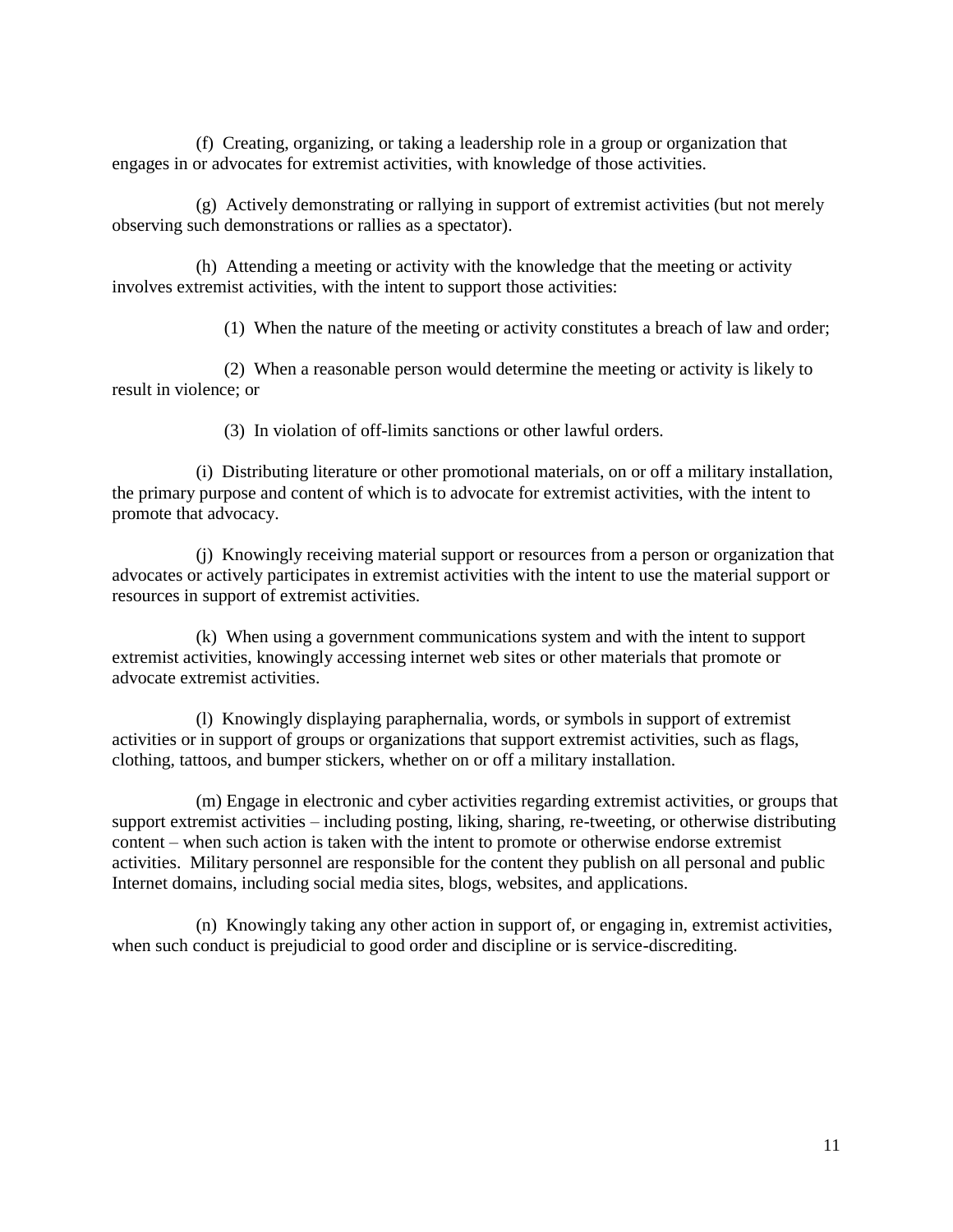**Task 1.2.** Consider Policy Recommendations to Address Extremist Activities by and Among DoD Civilian Employees and Contractor Personnel

*Office of Primary Responsibility (Civilian Policy): USD(P&R) Office of Primary Responsibility (Contractor Policy): USD(A&S) Status: 90 days from date of publication of revised DoDI 1325.06*

The stand down surfaced concerns that the Department may be underemphasizing the civilian oath of office and that departmental policy on prohibited extremist activity for civilian employees and contractor personnel is underdeveloped. With the publication of DoDI 1325.06, the USD(P&R), in consultation with the Office of Personnel Management (OPM), will develop recommendations for updating policy applicable to Department of Defense civilian employees. The Under Secretary of Defense for Acquisition and Sustainment will develop similar policy options for Department of Defense contractor personnel.

#### **Immediate Action 2: Update Service Member Transition Checklist.**

*The Secretaries of the Military Departments will add provisions to their Service member transition checklists for individuals separating or retiring from the military that include training on potential targeting of Service members by extremist groups and work with other federal departments and agencies to create a mechanism by which Veterans have the opportunity to report any potential contacts with an extremist group should they choose to do so.*

**Task 2.1**. Update Service Member Transition Checklist

*Office of Primary Responsibility: USD(P&R) Office of Secondary Responsibility: Military Services Status: Complete*

Under the USD(P&R), the Military-Civilian Transition Office (MCTO) added language to the DoD Transition Assistance Program (TAP) Pre-Separation Counseling Script that reinforces the key messages from the stand down and underscores the need to honor the oath of office and to support and defend the Constitution. The new script provides various law-enforcement reporting methods for extremist activities, including the FBI's Tip Form and how to make reports to local FBI and police or sheriffs' departments. The Military Services have made implementation of the new script a part of mandatory counseling before leaving the military. MCTO will review, revise, and publish the script at the end of each Fiscal Year, as appropriate.

While the Military Departments have begun updating their own transition training resources, they expressed a need for Department wide, standardized, transition-training resources on extremist activity. Consequently, a single Joint Knowledge Online (JKO)-based training on extremist activity is being established to broadly cover the topic of responding to recruiting efforts by violent extremist groups during the transition period. The course will include information to prepare Service members if they face such recruitment efforts after their military service ends. It will also include an advisory for Service TAP programs to refer individuals, as appropriate, to the FBI Tip Line (Online Tip and Public Leads portal, Internet Crime Complaint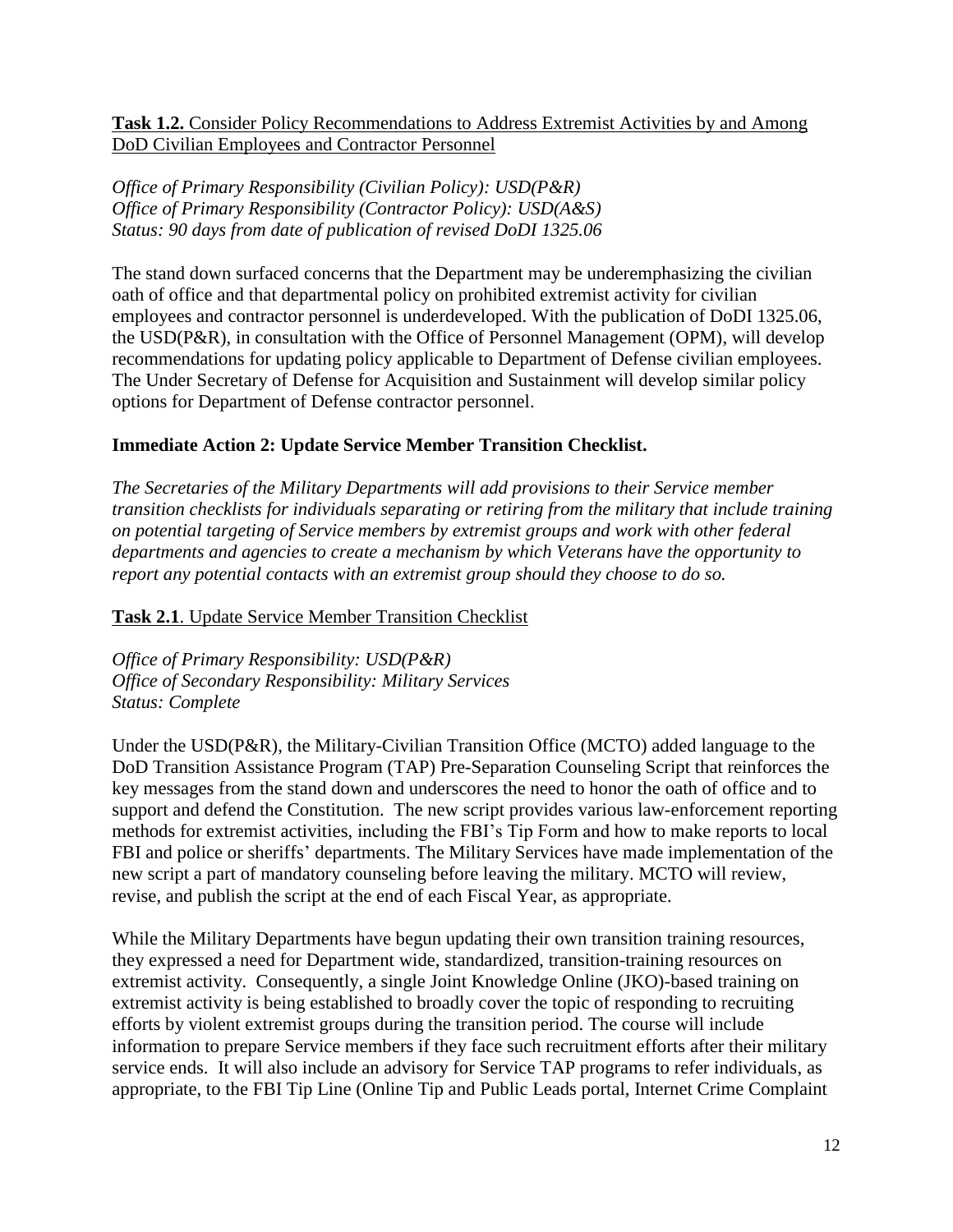Center, or via phone at 1-800-225-5324). Military Services are directed to use this training as part of their recurring mandatory trainings and report completion to the USD(P&R).

#### **Task 2.2.** Multi-Department and Interagency Coordination to Support Veterans in Guarding Against Recruitment by Extremist Groups

*Office of Primary Responsibility: USD(P&R) Status: Ongoing*

The CEAWG regularly engaged Department of Veterans Affairs (VA) Department of Homeland Security (DHS), Office of Personnel Management (OPM), and U.S. Intelligence Community (IC) subject-matter experts throughout its deliberations. The Department of Defense continues to explore ways to do more with existing joint working groups within each agency to advance common research interests, goals, and procedures for joint efforts to counter extremist activity and enable Veterans to guard against recruitment by extremist groups.

The Department of Defense and the VA have engaged in several information sharing sessions to review best practices from the Department of Defense's directed stand down; further understand the role of mental and behavioral health in extremist activity; share updated accession forms and questionnaires; and examine the impact of criminal actions that may affect a characterization of service for the purpose of accessing VA services and benefits. Most veterans are not subject to court-martial jurisdiction, and as such, the VA is the agency responsible for executing any termination of Veterans' benefits based on civilian prosecution.

The Department of Defense will continue to engage in partnership efforts with the VA, DHS, OPM, and IC to inform and coordinate training, education, and best practices to ensure continuity of approach between the agencies wherever practicable.

#### **Immediate Action 3: Review and Standardization of Screening Questionnaires.**

*The Secretaries of the Military Departments will update and standardize accession screening questionnaires to solicit specific information about current or previous extremist activity. Such questions should be designed: 1) to gather actionable information in the short term to ensure that only the best qualified recruits are selected for services, and 2) to clarify that any demonstrably false answers provided in response could form the basis for punitive action for fraudulent enlistment.*

*Office of Primary Responsibility: Military Services Office of Secondary Responsibility: USD(P&R) and USD(I&S) Status: Complete*

In recent years, several tragic incidents involving people with access to Department of Defense installations have underscored the profound importance of personnel screening and security. These include the 2009 Fort Hood shooting, the 2013 Washington Navy Yard massacre, and the 2019 Joint Base Pearl Harbor-Hickam and Pensacola Naval Air Station shootings.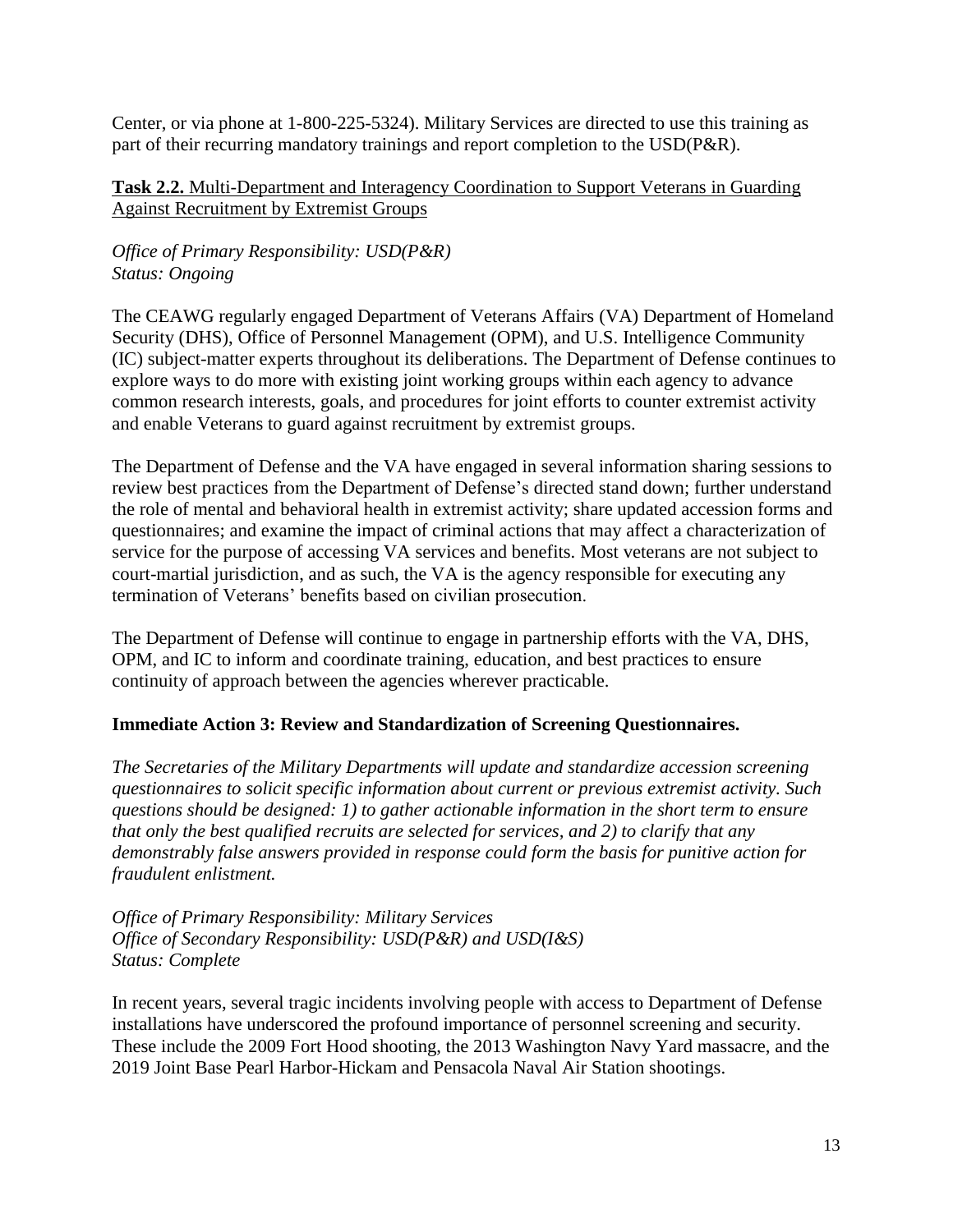As directed by Immediate Action 3 in Secretary Austin's April 9, 2021, memorandum, the Military Services updated their accession screening forms throughout the spring of 2021 to include questions on membership in racially biased entities and other extremist groups, as well as participation in violent acts. The forms emphasize that engaging in criminal gangs, extremist organizations, and associated activities is strictly prohibited. This afforded USD(P&R) and USD(I&S) time to develop a standardized battery of questions for use across all Military Services to ensure consistency across recruiting operations and data collection.

Over the summer of 2021, the Department established procedures to incorporate FBI review of questionable tattoos and branding that suggest propensities to extremism and violence through the FBI Cryptology and Racketeering Records Unit. A partnership with the FBI now allows recruiting commands and the Military Criminal Investigative Organizations (MCIOs) access to the FBI's Law Enforcement Enterprise Portal (LEEP), offering a wide range of information on local gangs, white-supremacy and nationalist groups, gang signs, and extremist symbols and tattoos. A positive declaration to the accession screening forms or tattoo correlation with the LEEP requires an approved Morals Eligibility Determination (e.g., accession waiver) by Service senior leadership to continue processing an applicant for entry into the Armed Forces.

### **Immediate Action 4: Commission a Study on Extremist Activity within the Total Force (Armed Service personnel, DoD civilian personnel, and contractors)**

*The Department will commission a study on extremist activity within our Total Force, to include gaining greater fidelity on the scope of the problem. Office of Primary Responsibility: USD(P&R) Status: Complete; Final Report Anticipated June 2022*

The Department chartered the Institute for Defense Analyses (IDA) to work with the Defense Personnel and Security Research Center to conduct a comprehensive study of extremist activity across the Total Force. The scope of work includes three phases:

- 1. *Phase I –* A review of common frameworks, research, and recommendations for the DoD Total Force (e.g., U.S. Law, Adjudicative Standards for National Security Positions).
- 2. *Phase II* A review of DoD information-collection systems and data, approaches used for other forms of violence by other federal agencies, and behavioral pathways to extremist activity.
- 3. *Phase III* Development of recommendations pertaining to military forces and to DoD civilian personnel and contractor employees.

The research includes a review of published literature and internal Department of Defense data, law, policy, practices, and procedures. It also includes an overview of nongovernmental organizations, viewpoints from internal and external experts, consultations with law-enforcement experts, intelligence experts, insider-threat experts, threat assessors, and authoritative data documenting extremist behavior and activity. IDA has completed Phase I and Phase II of the study, and the Phase III research is well underway. The final report is anticipated in June 2022.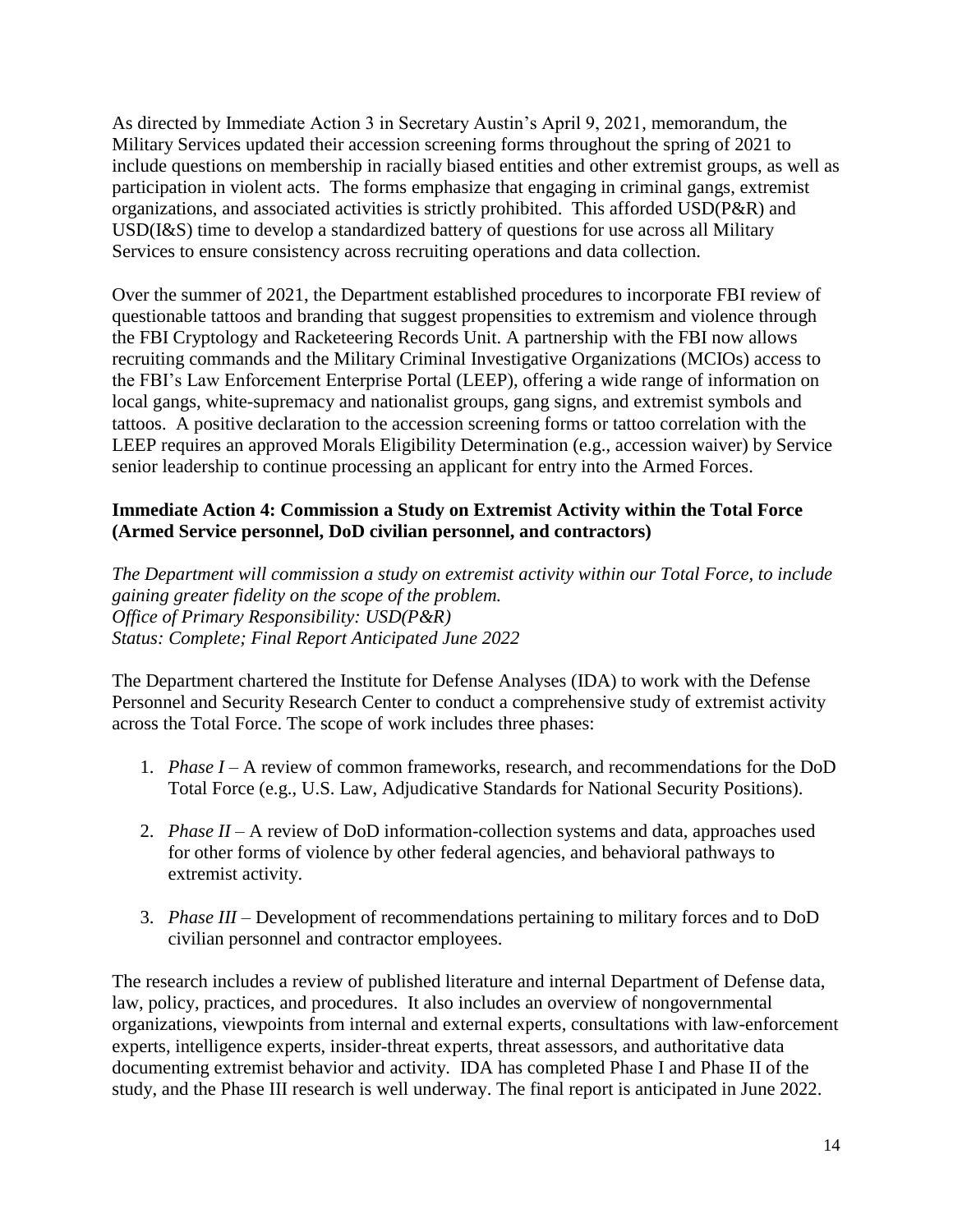Several other relevant studies are also underway, including:

- Research by the Applied Research Laboratory for Intelligence and Security (ARLIS), a Department of Defense sponsored University Affiliated Research Center, to provide independent testing and evaluation of approaches to collecting relevant data for background investigations.
- Expanding research at the University of Maryland's START to focus more precisely on hate crimes and other violence by military or military-affiliated personnel that fall below the domestic-terrorism threshold. This will include additional datasets to enable agile data collection to anticipate and answer future extremism-related questions.
- A partnership between National Defense University (NDU) and the Joint Staff to review patterns of recruitment by extremist groups of U.S. military and affiliated personnel and explore potential interventions.

# **3. ADDITIONAL RECOMMENDATIONS**

The CEAWG also provided recommendations in the areas of Military Justice and Policy, the Insider Threat Program, Investigative Processes and Screening Capabilities, and Education and Training. USD(P&R) and USD(I&S) will oversee the implementation of the following initiatives and associated actions with quarterly reports to the Deputy Secretary of Defense, through the Deputy's Workforce Council (DWC).

**1. Identify funding required for key areas related to insider-threat (InT) analysis and response,** including:

(1.1) A centralized Prevention, Assistance, and Response (PAR) capability that standardizes implementation of Insider Threat program requirements and reduces DoD Component concerns about organizational responsibilities and resourcing requirements.

(1.2) A centralized Behavioral Threat Analysis Center (BTAC), staffed by behavioral science and threat-assessment/management personnel to support the DoD Insider Threat program.

(1.3) A robust Defense Insider Threat Management and Analysis Center (DITMAC) System of Systems capability to enhance case-management capabilities and advanced analytics to identify trends.

(1.4) An Insider Threat Assessment Program through the DITMAC's Enterprise Program Management Office (EPMO). New EPMO personnel will evaluate all DoD InT programs based on appropriate risk-management criteria outlined in the "enhanced FOC" document.

(1.5) A DoD Workforce InT hotline to create a Department-wide virtual, anonymous reporting capability, and triage management center.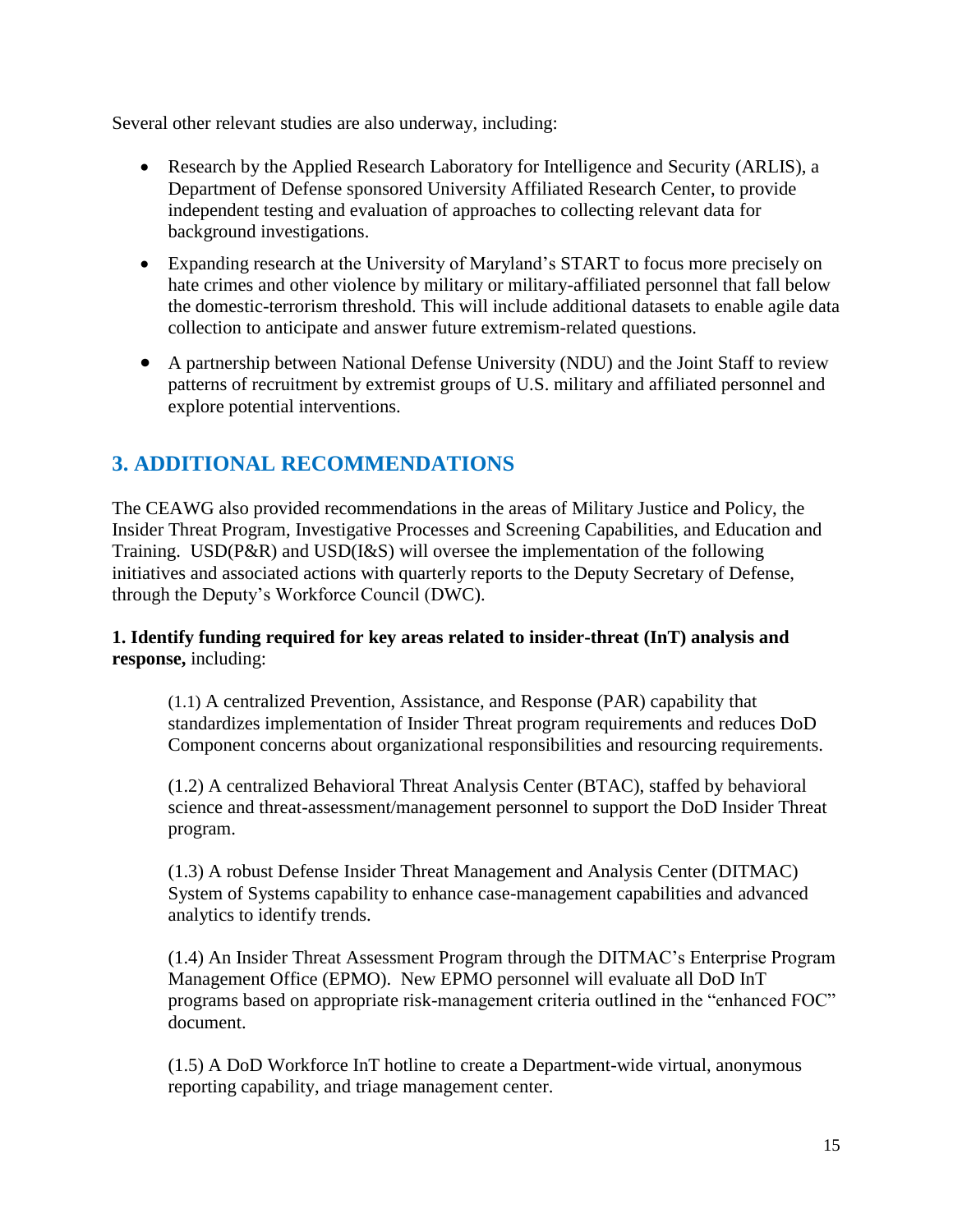(1.6) A DoD InT Program funding line for the DoD Insider Threat program.

(1.7) Support of the DoD Inspector General, through the Deputy Inspector General for Diversity, Inclusion, and Extremism (DIEM), consistent with Section 554 of the FY 2021 National Defense Authorization Act (NDAA).

**2. Develop a comprehensive training and education plan that provides regular training to Department of Defense military and civilian personnel and to those advancing to leadership positions.** The plan will cover factors such as content, periodicity, and modality. At a minimum, content will be based on the new definition of "extremist activities" and "active participation" contained in the revised DoDI 1325.06, to include reporting options, and available resources. This DoD-wide training on extremist activity and InT education plan will include:

(2.1) Evaluating and implementing best methods and curriculum for leadership training on Insider Threat and Prevention, Assistance, and Response (PAR) resources within 240 days.

(2.2) Creating a new annual, stand-alone, computer-based Joint Force extremist activity training course for delivery in FY22 based on the revised DoDI 1325.06 definition.

(2.3) Sharing information and best practices on countering extremist activity with international allies and partners through existing engagements.

(2.4) Developing a combined InT awareness and countering extremist activities training, and a requirement for the Services to include this training in all levels of Professional Military Education.

(2.5) Requiring the Services to include in-person discussions about extremist activity in periodic training addressing unit climate and culture to amplify education efforts, allow feedback to inform future efforts and understanding, and strengthen organizational culture and climate.

(2.6) Requiring the Services to develop counter-extremist activity training tailored for Senior Enlisted Leaders (SELs), law enforcement, recruiters, and legal advisors.

**3. Review and update relevant policies to provide notice to Total Force personnel concerning prohibited activities.** This will include establishing policy and a definition of "extremist activity" applicable to DoD civilian employees to be included in DoDI 1438.06, "*DoD Workplace Violence Prevention and Response Policy,*" within 90 days of the publication of the revised extremist activities definition in DoDI 1325.06. As the Department develops this new definition applicable to civilian personnel, it will be aligned as closely as possible to the revised definition applicable to military personnel.

(3.1) After a definition of prohibited extremist activities for civilian personnel is established, OUSD(P&R) will reissue DoDI 1438.06, draft or reissue any other relevant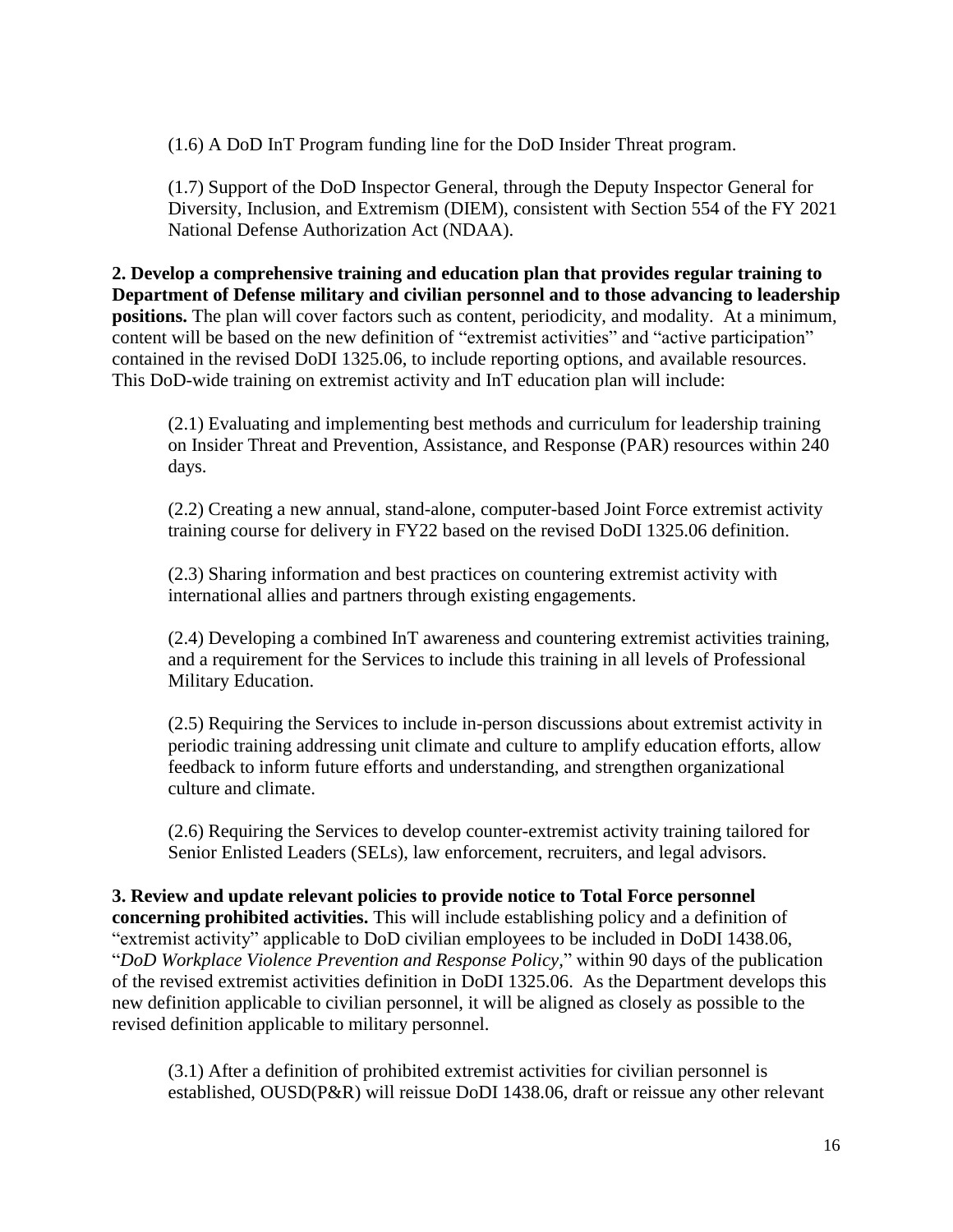policy, and develop any necessary training materials to establish clear standards for Department of Defense civilian employees concerning prohibited extremist activity.

(3.2) Examining the possibility of including extremist behavior in the adjudicative criteria for suitability determinations under DoDI 1400.25 Volume 731, "*DoD Civilian Personnel Management System: Suitability and Fitness Adjudication for Civilian Employees*," to allow for a civilian employee's extremist activity to be included as part of DoD's determination of their suitability.

(3.3) Utilizing existing force-protection and base-security authorities to address extremist activities and threats pursuant to DoDI 5200.08, "Security of DoD Installations and Resources and the DoD Physical Security Review Board," with regard to DoD contractor personnel.

(3.4) Utilizing existing contracting officer authorities to ensure compliance with the terms and conditions of DoD contracts.

(3.5) Designating the USD(I&S) as the OSD PSA proponent for the InT Program's Prevention, Assistance, and Response (PAR) policy, integrating it with the larger InT capability planning and operations, and publishing the PAR implementation policy within 180 days.

(3.6) Evaluating the transition of workplace violence policy to OUSD(I&S), to further synchronize that policy with the InT program and PAR policies, and implementing the decision within 180 days.

#### **4. Insider Threat study on information sharing and risk prioritization.** This study will:

(4.1) Compare information reported to the DITMAC, and evaluate it against information reported through personnel security, counterintelligence, and law enforcement channels.

(4.2) Determine whether reported information leads to appropriate responses and whether relevant information is reaching insider-threat hubs.

(4.3) Determine whether, and if so, what specific statutory authority may be necessary to increase both reporting and availability of data to insider-threat hubs.

(4.4) Assess and recommend any technical capabilities that could assist hubs in prioritizing work based on risk.

#### **5. Improve and modernize the Insider Threat program to create clear requirements, improved information review, and enhanced capabilities.** This will include:

(5.1) Developing an operation manual that better defines legal requirements and information sharing between InT elements.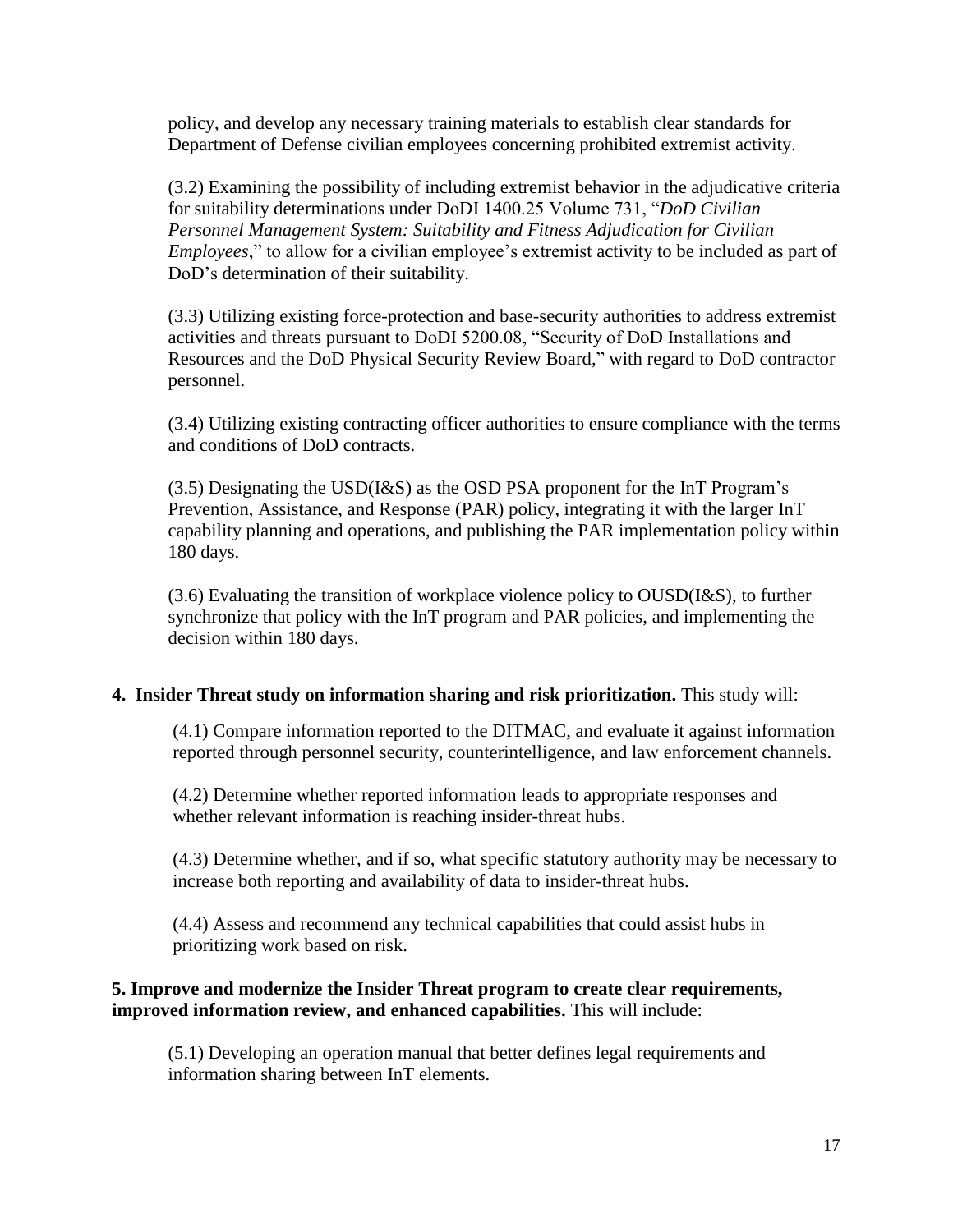(5.2) Implementing "Enhanced Full Operational Capability" (EFOC) framework standards under which all DoD InT Programs will operate by October 1, 2022.

(5.3) Updating the policy for the appropriate use of PAEI to support analysis of concerning activities within 180 days.

#### **6. Develop and initiate execution of an outreach and education plan related to the InT Program within 90 days.**

(6.1) This will include training aids to educate and inform a wide range of audiences regarding the importance of reporting information pertaining to extremist activities and other behaviors of insider-risk concern, as well as what should be reported.

# **4. CONCLUSION**

Extremist activity within the Department of Defense is rare, but even the actions of a few can have an outsized impact on unit cohesion, morale and readiness – and the physical harm some of these activities can engender can undermine the safety of the Total Force. The Department will continue to address insider threats and other activities that might undermine unit cohesion, including extremist activity. These efforts will improve the readiness of our Total Force, ensuring that the United States continues to have the finest, most disciplined military in the world.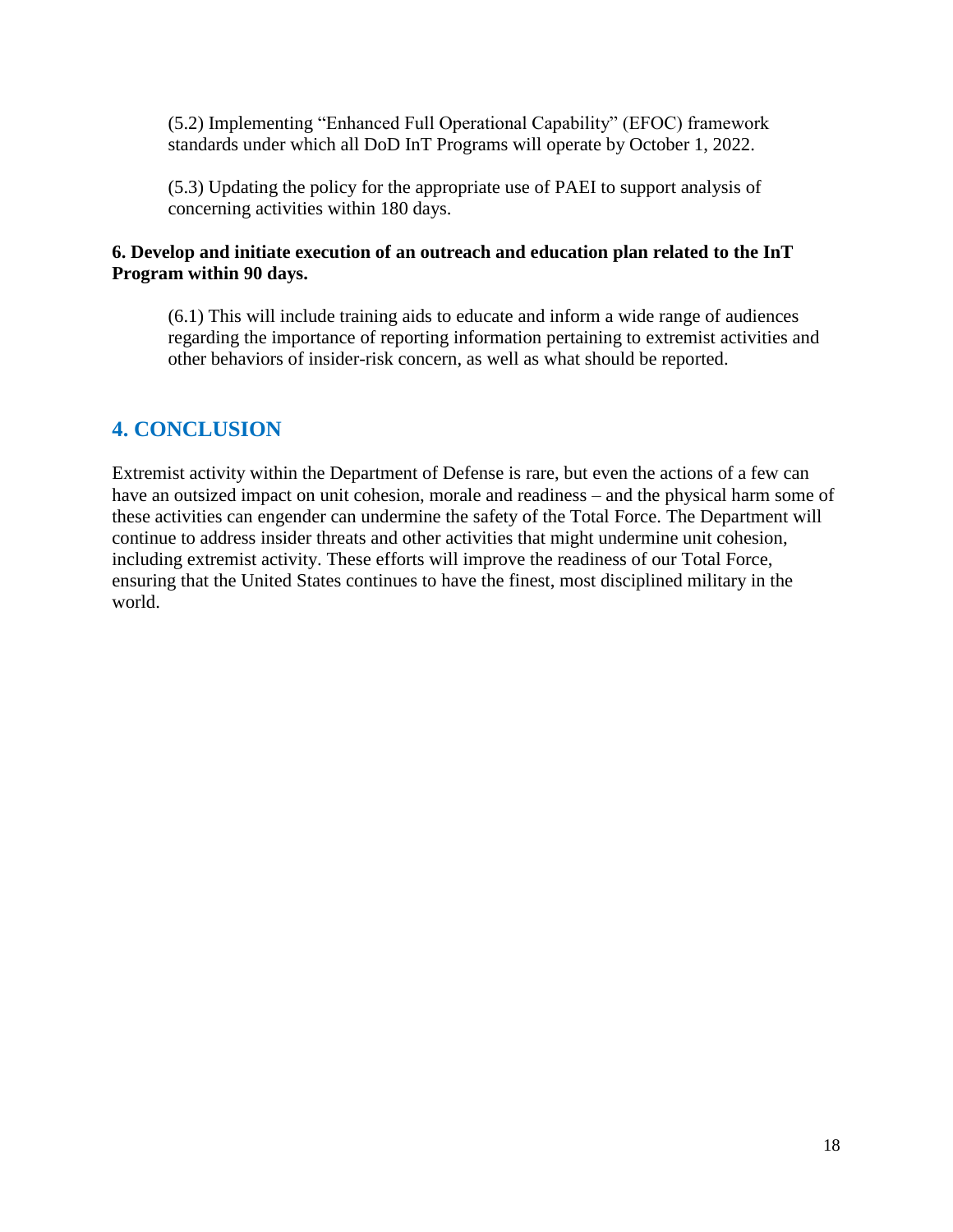#### **REFERENCES**

In the course of its review, the CEAWG referenced a wide range of diverse materials to inform its analysis and deliberations. The comprehensive list below includes the primary sources referenced by the working group, most of which are publically available.

- 10 U.S.C. 1142. (2012). *Preseparation counseling; transmittal of medical records to Department of Veterans Affairs.* Retrieved June 3, 2021, from https://www.govinfo.gov/app/details/USCODE-2006-title10/USCODE-2006-title10 subtitleA-partII-chap58-sec1142
- 28 C.F.R. Section 0.85. *Definition of Terrorism*. Retrieved on June 3, 2021 from, https://www.law.cornell.edu/cfr/text/28/0.85.
- AR 600-20, *Army Command Policy on Extremist Organizations and Activities*.
- Case details. *Deborah Morgan v. United States Postal Service*. 798 F.2d 1162 (8th Cir. 1986). Docket: PH07528710588 (1991).
- DAPE-MPA. (2021). Applicant Screening Check Association with an Extremist/Hate Organization or Gang.
- Dawson, Jessica. (May 2021). *Cyber Extremism: Extremist Ideologies Targeting the U.S. Military Online.*
- Department of Defense. (1996). *The Secretary of the Army's Task Force on Extremist Activities. Defending American Values Report.* Retrieved from the Command and General Staff College Library, Fort Leavenworth, KS.
- Department of Defense. (2020). *DoD Report to Armed Services Committees on Screening Individuals who Seek to Enlist in the Armed Forces*.
- Department of Defense. (2020). *DoD Report to Congress on Military Personnel and Extremist Ideologies.*
- Department of Defense. (2020). *Military Personnel and Extremist Ideologies*.
- Department of Defense. (2020). *Stuck in Red Tape: How VA's Regulatory Policies Prevent Bad Paper Veterans from Accessing Critical Benefits*. DoD statement before the House Armed Services Committee. Retrieved on June 4, 2021 from https://docs.house.gov/Committee/Calendar/ByEvent.aspx?EventID=110852.
- Department of Defense (2021). *DoD Inspector General's Report to Congress Pursuant to Section 554 of the Fiscal Year 2021 National Defense Authorization Act*.
- Department of Defense. (2021). *Review of Services' Implementation of DoDD 5205.16 and DoDI 1325.06*.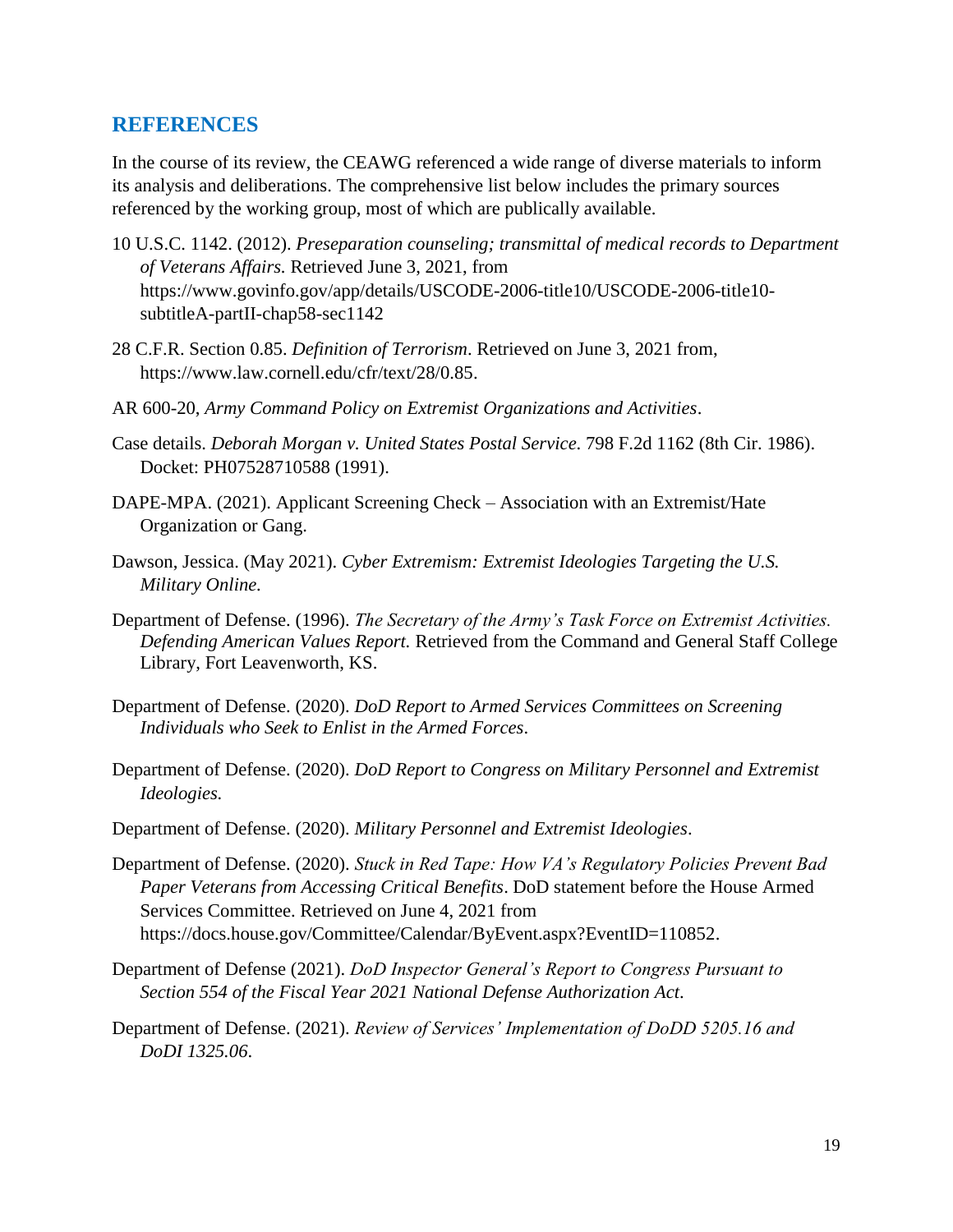- Department of Homeland Security Emeritus Center of Excellence, Retrieved June 3, 2021, from https://www.dhs.gov/science-and-technology/centers-excellence.
- Department of Veterans Affairs. *Veterans Employment Toolkit. Common Challenges During Readjustment to Civilian Life*. Retrieved on June 4, 2021 from https://www.va.gov/VETSINWORKPLACE/challenges.asp.
- Defense Personnel and Security Research Center. (2013). *Enhancing the Military Tattoo Screening Process*.
- Defense Personnel and Security Research Center. (2005). *Screening for Potential Terrorists in the Enlisted Military Accessions Process*. Retrieved on June 3, 2021, from https://fas.org/irp/eprint/screening.pdf.
- DoDD 1304.26. (2016). *Qualification Standards for Enlistment, Appointment, and Induction*.
- DoDD 5205.16. (2014). *The DoD Insider Threat Program*.
- DoDD 5400.07. (2019). *DoD Freedom of Information Act (FOIA) Program*.
- DoDD 5400.11. (2019). *DoD Privacy and Civil Liberties Programs*.
- DoDI 1325.06 (2009). *Handling Dissent and Protest Activities Among Members of the Armed Forces.*
- DoDI 1332.14. (2019). *Enlisted Administrative Separation.*
- DoDI 1332.30. (2019). *Commissioned Officer Administrative Separation*.
- DoDI 1400.25, Vol. 731. (2012). *DoD Civilian Personnel Management System: Suitability and Fitness Adjudication for Civilian Employees*.
- DoDI 1438.06 (2014). *Workplace Violence Prevention and Response.*
- DoDI 5200.02. *DoD Personnel Security Program (PSP).*
- DoD Manual 5200.08 Volume 3. *Physical Security Program: Access to DoD Installations*.
- DoD SkillBridge Program. Retrieved June 7, 2021, from https://dodskillbridge.usalearning.gov/.
- DoD Transition Assistance Program. Retrieved June 7, 2021, from https://www.dodtap.mil/index.html.
- Executive Order 9981. (1948). *Desegregation of the Armed Forces*.
- Executive Order 11785. (1974). *Relating to Security Requirements for Government Employment, and for Other Purposes*.
- Executive Order 13587. (2012). *Structural Reforms to Improve the Security of Classified Networks and the Responsible Sharing and Safeguarding of Classified Information*.